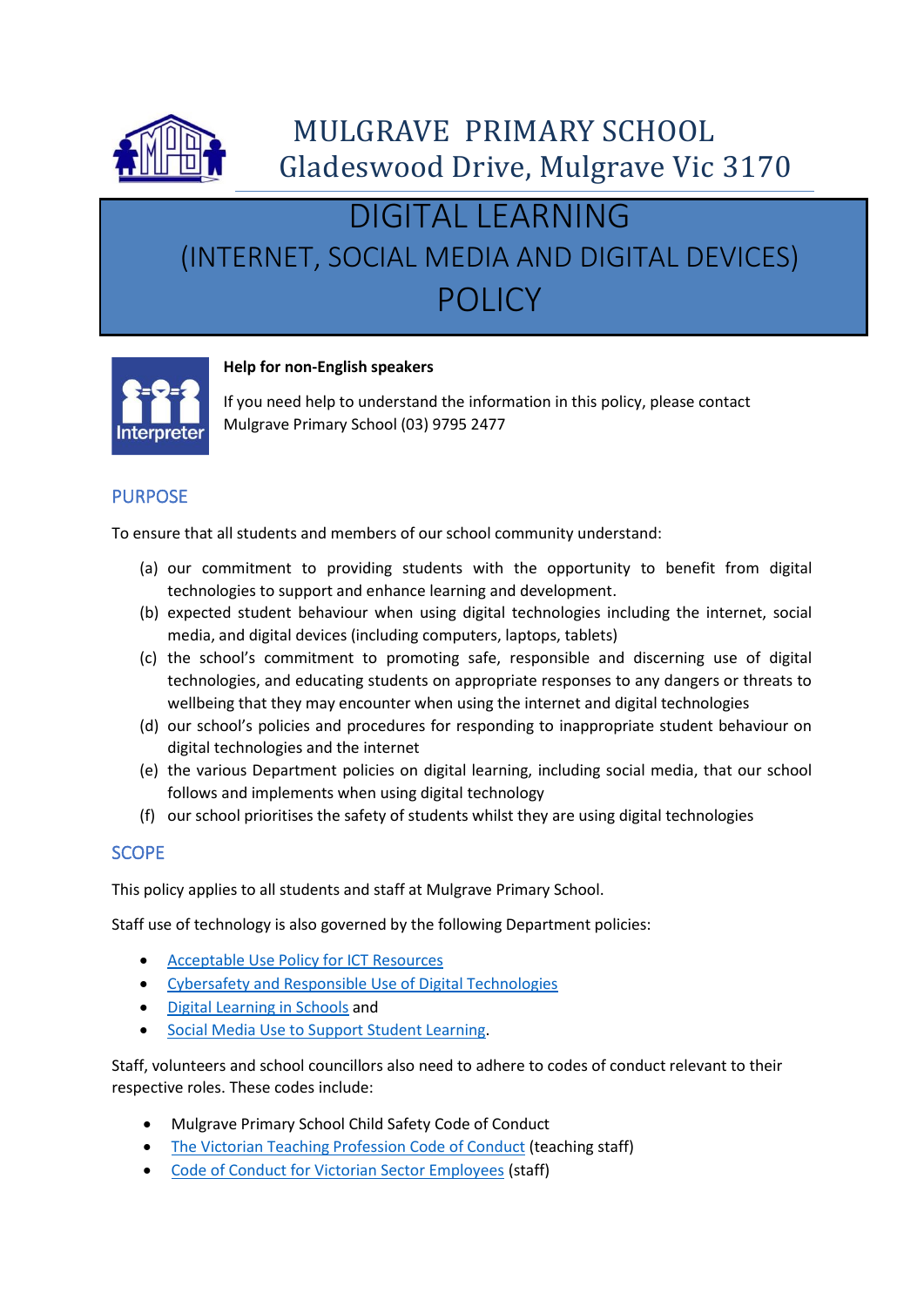• [Code of Conduct for Directors of Victorian Public Entities](https://www2.education.vic.gov.au/pal/school-council-conduct/policy) (school councillors)

## DEFINITIONS

For the purpose of this policy, "digital technologies" are defined as digital devices, tools, applications and systems that students and teachers use for learning and teaching; this includes Departmentprovided software and locally sourced devices, tools and systems.

# **POLICY**

## Vision for digital learning at our school

The use of digital technologies is a mandated component of the Victorian Curriculum F-10.

Safe and appropriate use of digital technologies, including the internet, apps, computers and tablets, can provide students with rich opportunities to support learning and development in a range of ways.

Through increased access to digital technologies, students can benefit from learning that is interactive, collaborative, personalised, engaging and transformative. Digital technologies enable our students to interact with and create high quality content, resources and tools. It also enables personalised learning tailored to students' particular needs and interests and transforms assessment, reporting and feedback, driving new forms of collaboration and communication.

Mulgrave Primary School believes that the use of digital technologies at school allows the development of valuable skills and knowledge and prepares students to thrive in our globalised and inter-connected world. Our school's vision is to empower students to use digital technologies safely and appropriately to reach their personal best and fully equip them to contribute positively to society as happy, healthy young adults.

Digital technologies, if not used appropriately, may present risks to users' safety or wellbeing. At Mulgrave Primary School we are committed to educating all students to use digital technologies safely, equipping students with the skills and knowledge to navigate the digital world.

At Mulgrave Primary School we:

- use online sites and digital tools that support students' learning, and focus our use of digital technologies on being learning-centred
- use digital technologies in the classroom for specific purpose with targeted educational or developmental aims
- supervise and support students using digital technologies for their schoolwork
- effectively and responsively address any issues or incidents that have the potential to impact on the wellbeing of our students
- have programs in place to educate our students to be safe, responsible and discerning users of digital technologies, including the E smart program
- educate our students about digital issues such as privacy, intellectual property and copyright, and the importance of maintaining their own privacy and security online
- actively educate and remind students of our *Student Engagement* policy that outlines our school's values and expected student behaviour, including online behaviours
- have an Acceptable Use Agreement outlining the expectations of students when using digital technologies for their schoolwork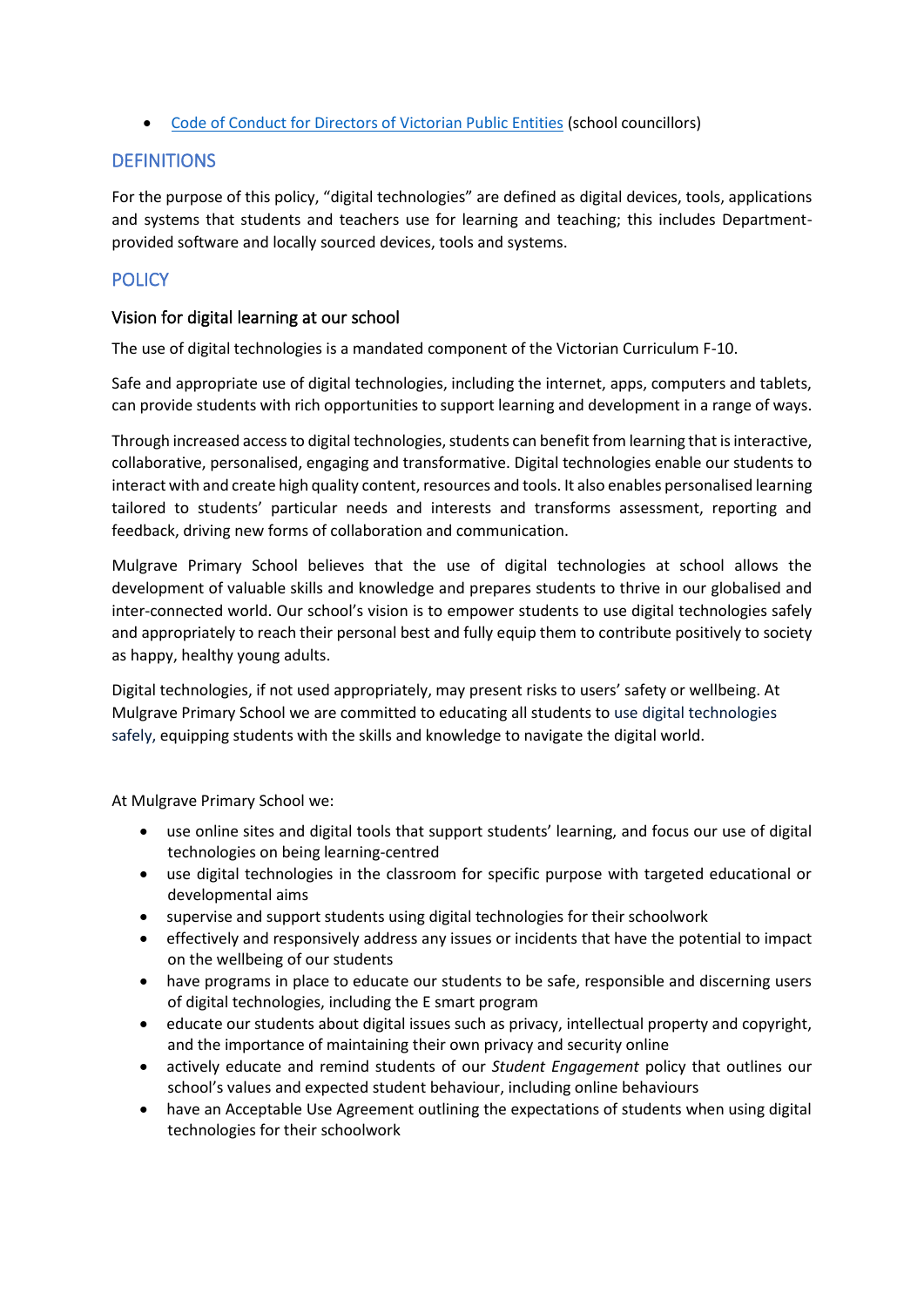- use clear protocols and procedures to protect students working in online spaces, which includes reviewing the safety and appropriateness of online tools and communities and removing offensive content at the earliest opportunity
- educate our students on appropriate responses to any dangers or threats to wellbeing that they may encounter when using the internet and other digital technologies
- provide a filtered internet service at school to block access to inappropriate content
- refer suspected illegal online acts to the relevant law enforcement authority for investigation
- support parents and carers to understand the safe and responsible use of digital technologies and the strategies that can be implemented at home through regular updates in our newsletter, information sheets, website/school portal and information sessions.

Distribution of school owned devices to students and personal student use of digital technologies at school will only be permitted where students and their parents/carers have completed a signed Acceptable Use Agreement.

It is the responsibility of all students to protect their own password and not divulge it to another person. If a student or staff member knows or suspects an account has been used by another person, the account holder must notify the classroom teacher as appropriate, immediately.

All messages created, sent or retrieved on the school's network are the property of the school. The school reserves the right to access and monitor all messages and files on the computer system, as necessary and appropriate. Communications including text and images may be required to be disclosed to law enforcement and other third parties without the consent of the sender.

Information on supervision arrangements for students engaging in digital learning activities is available in our Yard Duty and Supervision Policy.

#### Social media use

Our school follows the Department's policy on [Social Media Use to Support Learning](https://www2.education.vic.gov.au/pal/social-media/policy) to ensure social media is used safely and appropriately in student learning and to ensure appropriate parent notification occurs or, where required, consent is sought. Where the student activity is visible to the public, it requires consent.

In accordance with the Department's policy on social media, staff will not 'friend' or 'follow' a student on a personal social media account, or accept a 'friend' request from a student using a personal social media account unless it is objectively appropriate, for example where the student is also a family member of the staff.

If a staff member of our school becomes aware that a student at the school is 'following' them on a personal social media account, Department policy requires the staff member to ask the student to 'unfollow' them, and to notify the school and/or parent or carer if the student does not do so.

#### Student behavioural expectations

When using digital technologies, students are expected to behave in a way that is consistent with Mulgrave Primary Schools *Statement of Values, Student Wellbeing and Engagement* policy, and *Bullying Prevention* policy.

When a student acts in breach of the behaviour standards of our school community (including cyberbullying, using digital technologies to harass, threaten or intimidate, or viewing/posting/sharing